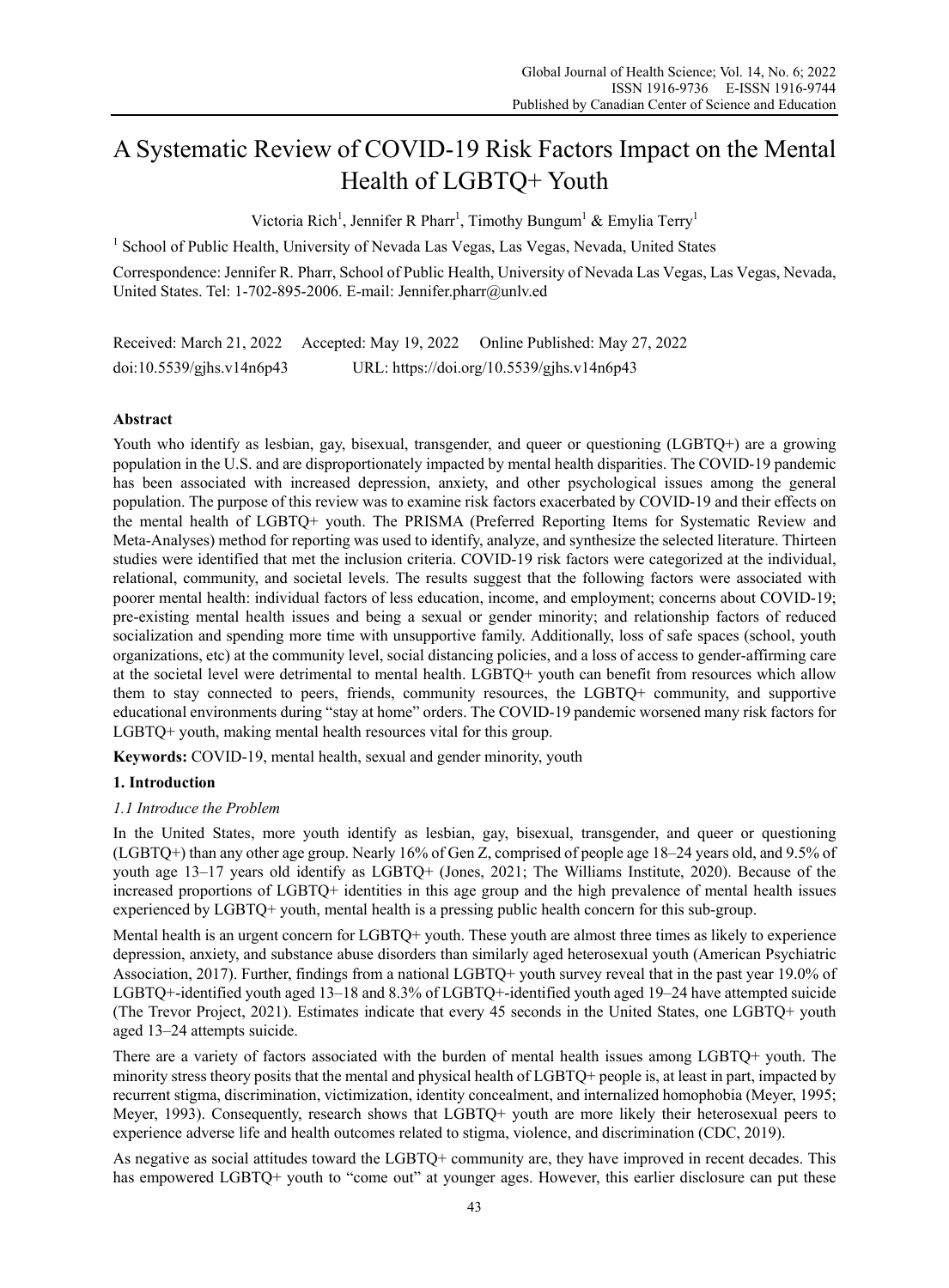youth in vulnerable situations with peers and family members (D'Augelli et al., 2008; Russell et al., 2014). Because of discrimination, many LGBTQ+ youth must process their identity and simultaneously develop a network of support. When faced with discrimination or victimization, studies predict that LGBTQ+ youth are likely to experience lasting mental health effects that frequently persist into adulthood (Hatzenbuehler & Pachankis, 2016).

Macro events can also influence the environments of LGBTQ+ youth. In December 2019, an outbreak of a novel virus hit Hubei, China (WHO, 2020). The rise of severe acute respiratory syndrome coronavirus 2 (SARS-CoV-2) – coined "coronavirus," or COVID-19 - was soon recognized as a critical risk to public health (AJMC, 2021). Due to its rapid transmission, the World Health Organization designated COVID-19 as a pandemic in March 2020 (WHO, 2020). The rapid spread of the virus resulted in the implementation of safeguards and restrictions that were intended to slow the spread of the disease (Unwin et al., 2020). In some locales, "lockdown" orders resulted in the closure of businesses, health care facilities, schools, and in-person support networks (Unwin et al., 2020). "Stay at home" recommendations or mandates led to travel restrictions and limitations on gatherings (CDC, 2020a). Public transportation was curtailed, and public spaces including national and local parks were closed (Honey-Rosés et al., 2020). Only essential services were permitted to continue functioning (Pedrosa et al., 2020).

People of all backgrounds experienced stress, fear, and anxiety stemming from the COVID-19 quarantine (Edwards et al., 2020). Social distancing, quarantine measures, increased social media usage, and boredom further exacerbated fear and anxiety, and led to feelings of isolation and loneliness for many (Pedrosa et al., 2020; Cauberghe et al., 2020). Certain populations appear to have been at an elevated risk for mental health challenges. Such groups include frontline workers, young adults, food service workers, the LGBTQ+ community, those with existing mental health conditions and substance abuse disorders, the socially isolated, the homeless, and the economically vulnerable, plus racial and ethnic minorities (CDC, 2020b; Pedrosa et al., 2020). Studies show that some sub-groups, including LGBTQ+ youth, were more likely to contemplate or attempt suicide during COVID-19 (Czeisler et al., 2020; Herța, 2020; Johnson et al., 2021).

During periods of "stay at home" mandates, people were confined to their homes, some of which were not safe or supportive (Usher et al., 2020). The associated isolation denied people access to support networks, LGBTQ+ spaces, and friends, resulting in loneliness, increased screen time, and decreased physical activity (Fegert et al., 2020; Usher et al., 2020). Not surprisingly, college students were found to be at increased risk of depression when these public health measures are enacted (Coughenour et al., 2020). While most public health measures helped battle the COVID-19 virus, they also created barriers to mental, social, and physical support. The purpose of this review is to examine COVID-19 risk factors and their effects on LGBTQ+ youth mental health. This study contributes uniquely to understanding risk factors facing LGBTQ+ youth beyond the current literature because it summarizes risk factors exacerbated during an unprecedented time of a global pandemic. Here we group risk factors using the Centers for Disease Control and Prevention's (CDC) four level Social Ecological Model which includes the individual, relationship, community, and societal levels (CDC, 2004). The Social Ecological Model is helpful because it allows for the understanding of a range of factors that put people at risk for mental health issues.

#### **2. Method**

To evaluate the impacts of COVID-19 on LGBTQ+ youth mental health, a systematic literature review was conducted. 'Youth' are defined as between the ages of 15 to 24 according to the World Health Organization (WHO), and this definition also includes college students for this study (WHO, 2019). Data were collected through searches of peer-reviewed databases. The Preferred Reporting Items for Systematic Review and Meta-Analyses (PRISMA) method was used to select, extract, evaluate, and synthesize the selected literature.

Our key search terms were (LGBTQ OR LGBTQ+ OR sexual and gender minority OR SGM OR non-binary OR nonbinary OR gender nonbinary OR gender non-binary OR transgender OR gender fluid OR gender nonconforming OR lesbian OR gay OR bisexual OR queer) AND (mental health OR psychological health OR depression OR anxiety OR post-traumatic stress disorder OR PTSD) AND (COVID-19 OR SARS-CoV-2 OR Severe Acute Respiratory Syndrome Coronavirus 2 OR 2019nCoV OR HCoV-19) AND (young adult OR youth OR college student OR adolescent). Scopus, PubMed, and Academic Search Premier were the selected data bases.

To be included in this review, papers need to be peer-reviewed, written in English, and had to have assessed mental health outcomes during the COVID-19 pandemic among LGBTQ+ youth aged 15 to 24 years old. Cross-sectional, case-control, randomized control trial, cohort, and qualitative study designs were eligible for inclusion. Literature published before March 2020, non-peer-reviewed, letters to the editor, systematic reviews, and articles written in a language other than English were excluded.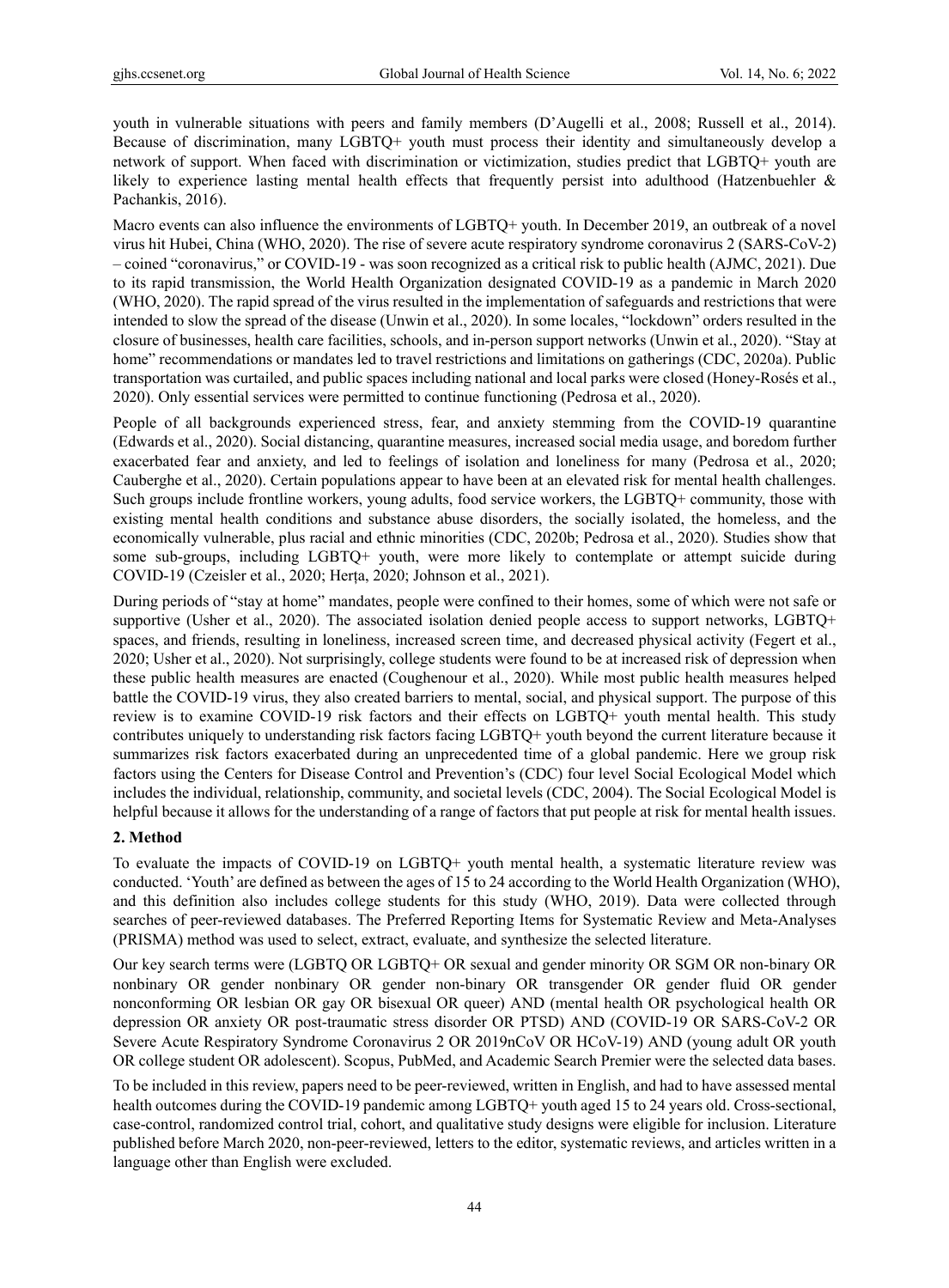The PRISMA flow diagram used in the selection process of including articles is depicted in Figure 1. The initial search across the three databases returned 73 potentially relevant articles. After duplicates were removed and other criteria applied, 37 articles remained. Step 1 of the screening process eliminated 22 articles because they lacked a focus on youth, LGBTQ+, mental health, or COVID-19, or did not meet study design criteria. The remaining 15 articles were read fully and two more were eliminated, as one did not indicate the participant's gender and the other did not report the sexual orientation of participants. Thirteen articles remained for the final review.



Figure 1. PRISMA Flow Diagram. Moher et al. (2009)

#### **3. Results**

Table 1 shows the study characteristics and their findings. Eight studies used a cross-sectional design, one of which was qualitative, and four studies used longitudinal cohort designs. Ten studies were completed in the United States, one each in Hong Kong and Portugal, and one across six countries (Portugal, Italy, Sweden, Brazil, Chile, and UK). Eight studies specifically examined the impacts of the COVID-19 pandemic and subsequent quarantine on the mental health of LGBTQ+ youth. Two studies focused on increased drug and alcohol consumption during the pandemic, as well as hopelessness, pride, minority stress, and LGBTQ+ group identification. Three studies were not specific to the youth age bracket; however, more than half of their participants were in the prescribed age range. These studies focused on mental health, psychosocial effects (e.g. social support, loneliness, social disruption, employment, social status), and access to healthcare.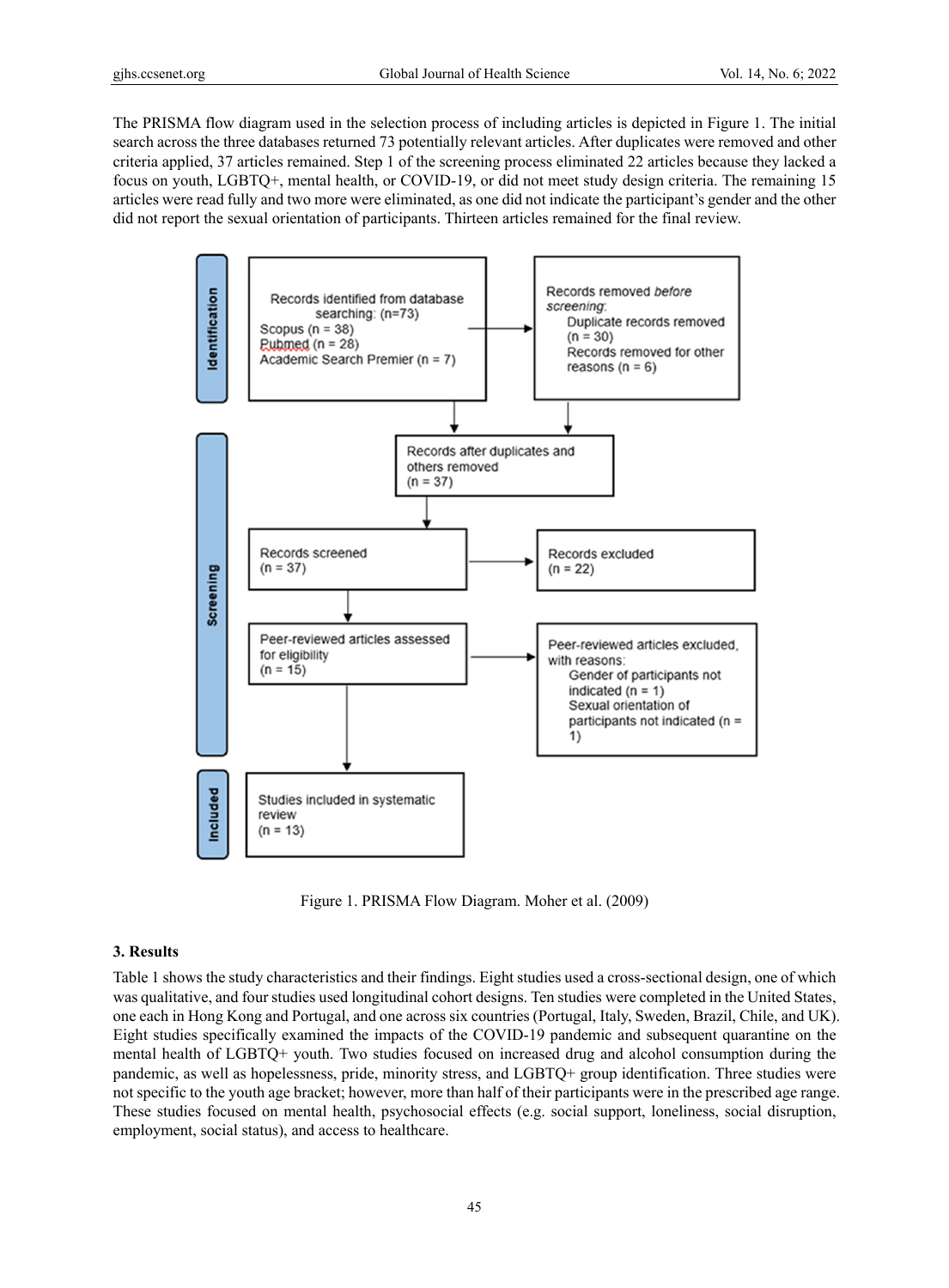Table 1. Data Extraction from Reviewed studies

| Author( $s$ )/<br>Location<br>Year                                                                                                                                                                                                                                                                 | Number of<br>Subjects                          | Gender<br>Sexual<br>Orientation<br>(SGOI)                                                                                                                                                                                                                                           | Identity Age                       | <b>Study Design</b>          | Study<br>Description                                                                                                                                                                                                                                                                                                                                                                                                                                                                                     | Results                                                                                                                                                                                                                                                                                                                                                                                                                                                                                                                                                                                                        |
|----------------------------------------------------------------------------------------------------------------------------------------------------------------------------------------------------------------------------------------------------------------------------------------------------|------------------------------------------------|-------------------------------------------------------------------------------------------------------------------------------------------------------------------------------------------------------------------------------------------------------------------------------------|------------------------------------|------------------------------|----------------------------------------------------------------------------------------------------------------------------------------------------------------------------------------------------------------------------------------------------------------------------------------------------------------------------------------------------------------------------------------------------------------------------------------------------------------------------------------------------------|----------------------------------------------------------------------------------------------------------------------------------------------------------------------------------------------------------------------------------------------------------------------------------------------------------------------------------------------------------------------------------------------------------------------------------------------------------------------------------------------------------------------------------------------------------------------------------------------------------------|
| Fish, J.N., McInroy, L.B.,<br>Paceley, M.S., Williams,<br>United<br>N.D.,<br>Henderson,<br>S.,<br><b>States</b><br>Levine, D.S., & Edsall, R.N.<br>(2020)                                                                                                                                          | $n=159$                                        | LGBTQ+                                                                                                                                                                                                                                                                              | $13-19$                            | Qualitative<br>study         | 31 simultaneous, text-based chats were Hardships included sustaining mental<br>collected and transcribed during the health, isolation with unsupportive<br>start of statewide social distancing family members, and loss of<br>mandates during Spring 2020. The identity-affirming<br>results were analyzed.                                                                                                                                                                                             | comradery and<br>support.                                                                                                                                                                                                                                                                                                                                                                                                                                                                                                                                                                                      |
|                                                                                                                                                                                                                                                                                                    |                                                |                                                                                                                                                                                                                                                                                     |                                    |                              |                                                                                                                                                                                                                                                                                                                                                                                                                                                                                                          | · The prevalence of moderate to<br>severe anxiety increased from 18.1%<br>pre-pandemic to 25.3% within four<br>months after the start of the pandemic.                                                                                                                                                                                                                                                                                                                                                                                                                                                         |
| Fruehwirth, J.C., Biswas, S., Chapel Hill,<br>& Perreira, K.M. (2021)<br>NC                                                                                                                                                                                                                        | 419<br>$=$<br>n<br>first<br>year<br>students   | $Male = unknown$<br>$Female = unknown$<br>Sexual Gender Minority<br>(SGM)<br>$=$ unknown<br>(defined as a student who<br>reported<br>any<br>sexual<br>orientation other<br>than<br>heterosexual,<br>transgender identity, or a<br>gender identity other than<br>their sex at birth) | $18$ to<br>20<br>years<br>old<br>a | Longitudinal<br>cohort study | The goal was to deliver early<br>approximations of the impacts of the $31.7\%$ .<br>pandemic on depression and anxiety . White, female, and SGM students<br>symptoms of US first year college<br>students. Data was collected via online<br>survey at a large university in North<br>Carolina twice. The first survey (Wave<br>I) was sent to participants<br>1n<br>October/November 2019. Those who<br>did not respond to the first survey were<br>sent it again in January/February 2020<br>(Wave II). | ·The prevalence of moderate to severe<br>depression grew from $21.5\%$ to<br>were at the greatest risk of<br>experiencing increases in symptoms<br>of anxiety.<br>Non-Hispanic Black, female, and<br>SGM students were at the greatest risk<br>$\circ$ f<br>experiencing<br>increases<br>$\sin$<br>symptoms of depression.<br>· Remote learning and social isolation<br>added to increases in anxiety and<br>depression symptoms.<br>· Being diagnosed with Covid-19, loss<br>of work, and having oneself or loved<br>ones hospitalized were not linked to<br>increases in anxiety nor depression<br>symptoms. |
| Gato, J., Barrientos, J.,<br>Tasker, F., Miscioscia, M.,<br>Portugal,<br>E., Italy,<br>Cerqueira-Santos,<br>Malmquist, A., Seabra, D., Sweden,<br>Leal, D., Houghton, M., Brazil,<br>Chile,<br>Poli, M., Gubello, A., de<br>and<br>$M_{\cdot}$ , UK<br>Ramos,<br>Miranda<br>Guzmán, M., Urzúa, A., | $n = 1934$<br>Sex<br>birth:<br>Female =<br>969 | Gender Identity:<br>Cisgender = $1567$<br>Transgender = $120$<br>assigned at Non-binary = $215$<br>Other = $23$<br>Sexual Orientation:<br>Male = $929$ Gay/lesbian = $1008$                                                                                                         | $18$ to<br>29<br>years<br>old      | Cross-sectional<br>survey    | Each country created online surveys · Higher<br>that were advertised on LGBTQ+ symptoms were reported by younger<br>friendly websites and social media participants,<br>pages (such<br>Facebook).<br>Local<br>community groups helped to promote European nations, participants who<br>the surveys. The overall objective was reported feeling more emotionally<br>to analyze psychosocial impacts of the impacted by COVID-19, participants                                                             | levels of depressive<br>less<br>educated<br>as Instagram and participants, participants who were<br>LGBTQ+ unemployed, participants living in                                                                                                                                                                                                                                                                                                                                                                                                                                                                  |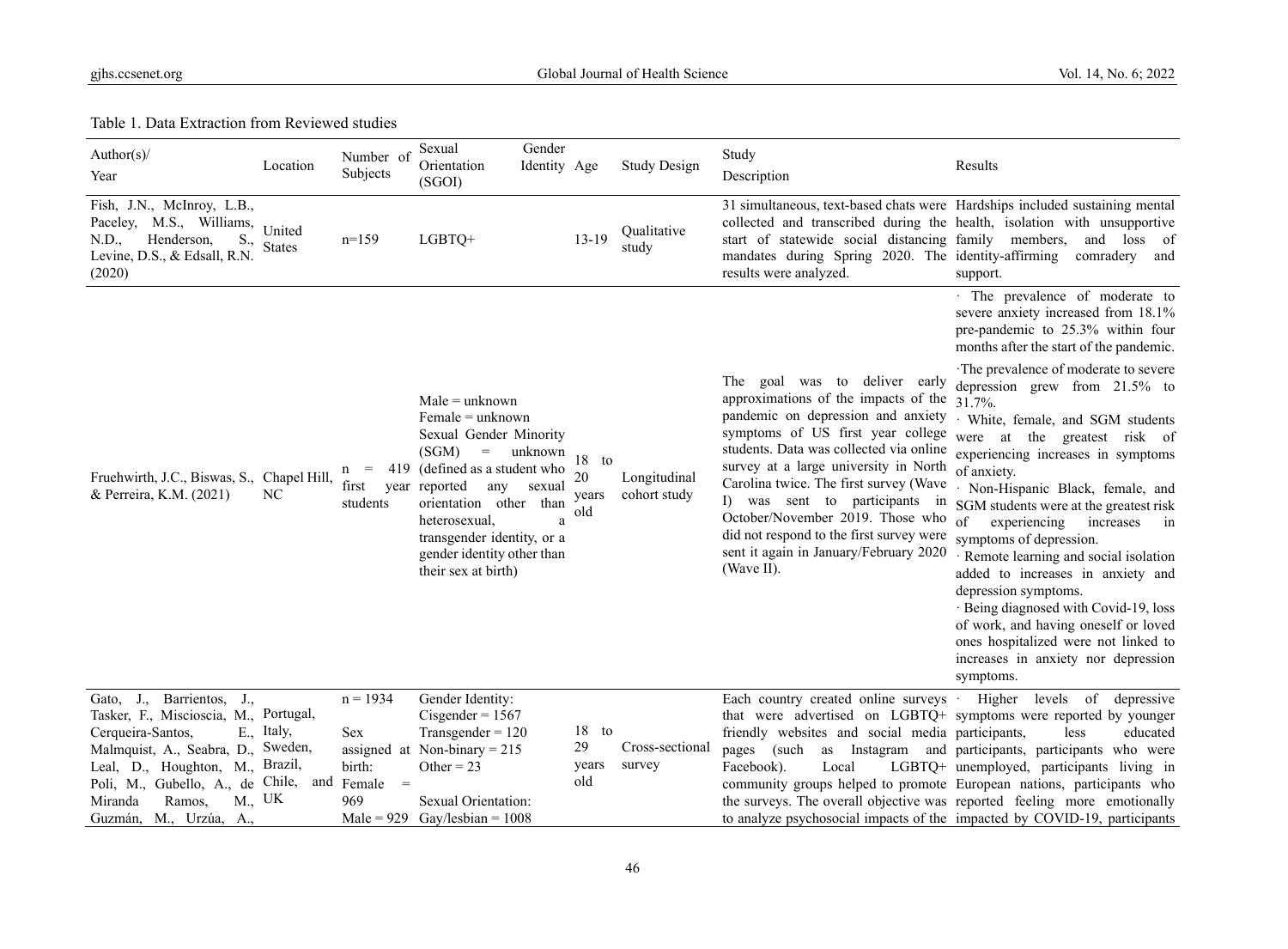| Ulloa, F., & Wurm, M.<br>(2021)                                                                           | $Intersex =$<br>36                                                             | Bisexual = $624$<br>Pansexual = $96$<br>Asexual = $35$<br>Heterosexual $= 25$<br>Other (e.g. queer) = $145$                                                                                                                                                                                                                   |                               |                           | pandemic on LGBTQ+ young adults who felt less comfortable staying<br>living at home with parents.                                                                                                                                                                                                                                                                                                                                                                      | home, and participants who reported<br>feeling more social isolation from<br>non-LGBTQ+ friends.<br>· Higher levels of anxiety scores were<br>also associated with each of the above<br>characteristics, though level of<br>education was not linked to anxiety.                                                                                                                                                                                                                                                                                                                                                                                    |
|-----------------------------------------------------------------------------------------------------------|--------------------------------------------------------------------------------|-------------------------------------------------------------------------------------------------------------------------------------------------------------------------------------------------------------------------------------------------------------------------------------------------------------------------------|-------------------------------|---------------------------|------------------------------------------------------------------------------------------------------------------------------------------------------------------------------------------------------------------------------------------------------------------------------------------------------------------------------------------------------------------------------------------------------------------------------------------------------------------------|-----------------------------------------------------------------------------------------------------------------------------------------------------------------------------------------------------------------------------------------------------------------------------------------------------------------------------------------------------------------------------------------------------------------------------------------------------------------------------------------------------------------------------------------------------------------------------------------------------------------------------------------------------|
| Gato, J., Leal, D., & Seabra, Portugal<br>D. (2022)                                                       | $n = 403$<br><b>Sex</b><br>assigned at Other = $15$<br>birth:<br>Female<br>211 | Gender Identity:<br>Cisgender women $= 179$<br>Cisgender men = $158$<br>Trans women = $6$<br>Trans men = $15$<br>Non-binary persons $=$ 30<br>= Sexual Orientation:<br>Gay/lesbian = $227$<br>Male = 189 Bisexual = 112<br>Intersex = $3$ Pansexual = $47$<br>Asexual $= 5$<br>Heterosexual $= 7$<br>Other (e.g. queer) = $4$ | $16$ to<br>30<br>years<br>old | Cross-sectional<br>survey | Online survey data was collected from<br>April 2020 to May 2020.<br>The goals were to 1) examine the<br>relationship between mental health and<br>psychosocial<br>impacts<br>the<br>of<br>COVID-19,<br>controlling<br>for<br>sociodemographics and 2) to analyze<br>the mitigating effect of familial<br>environment between mental health<br>outcomes and the impact of the<br>pandemic on LGBTQ young adults and<br>adolescents at the individual level.             | · Lack of college education, negative<br>daily pandemic impacts, and an<br>unsupportive family environment<br>were linked to greater levels of<br>anxiety and depression.<br>Family environment somewhat<br>arbitrated the relationship between<br>individual pandemic-related impacts<br>and anxiety and depression.<br>Education level was the only<br>sociodemographic factor associated<br>with mental health.<br>Social isolation did not predict<br>anxiety or depression levels.<br>· Portugal is a family-oriented country<br>where stigma for LGBTQ could have<br>effects on their mental health as they<br>return home during quarantine. |
| G., Loret de<br>Gonzales,<br>Mola, E., Gavulic, K.A., Nashville,<br>McKay, T., & Purcell, C. TN<br>(2020) | $n = 477$                                                                      | Sexual Orientation<br>Gay/lesbian = $99$<br>Bisexual = $91$<br>$Queer = 104$<br>Pansexual = $66$<br>$\text{A}$ sexual = 51<br>Questioning $=$ 33<br>Other = $33$<br>Gender Identity<br>Cisgender man $= 74$<br>Cisgender woman = $202$<br>Transgender = $43$<br>Gender nonconforming $=$                                      | $18$ to<br>25<br>years<br>old | Cross-sectional<br>survey | Utilizing targeted online advertising college students have families that are<br>and LGBT community organizations, either unaware of or do not support the<br>students attending 254 colleges were student's LGBT identity.<br>recruited to complete a survey. The · About 60% LGBT college students<br>objective was to ascertain U.S. LGBT that were<br>college students' mental health needs experiencing anxiety, depression, and<br>during the COVID-19 pandemic. | · Almost half (45.7%) of LGBT<br>sampled<br>reported<br>psychological distress during the<br>pandemic.                                                                                                                                                                                                                                                                                                                                                                                                                                                                                                                                              |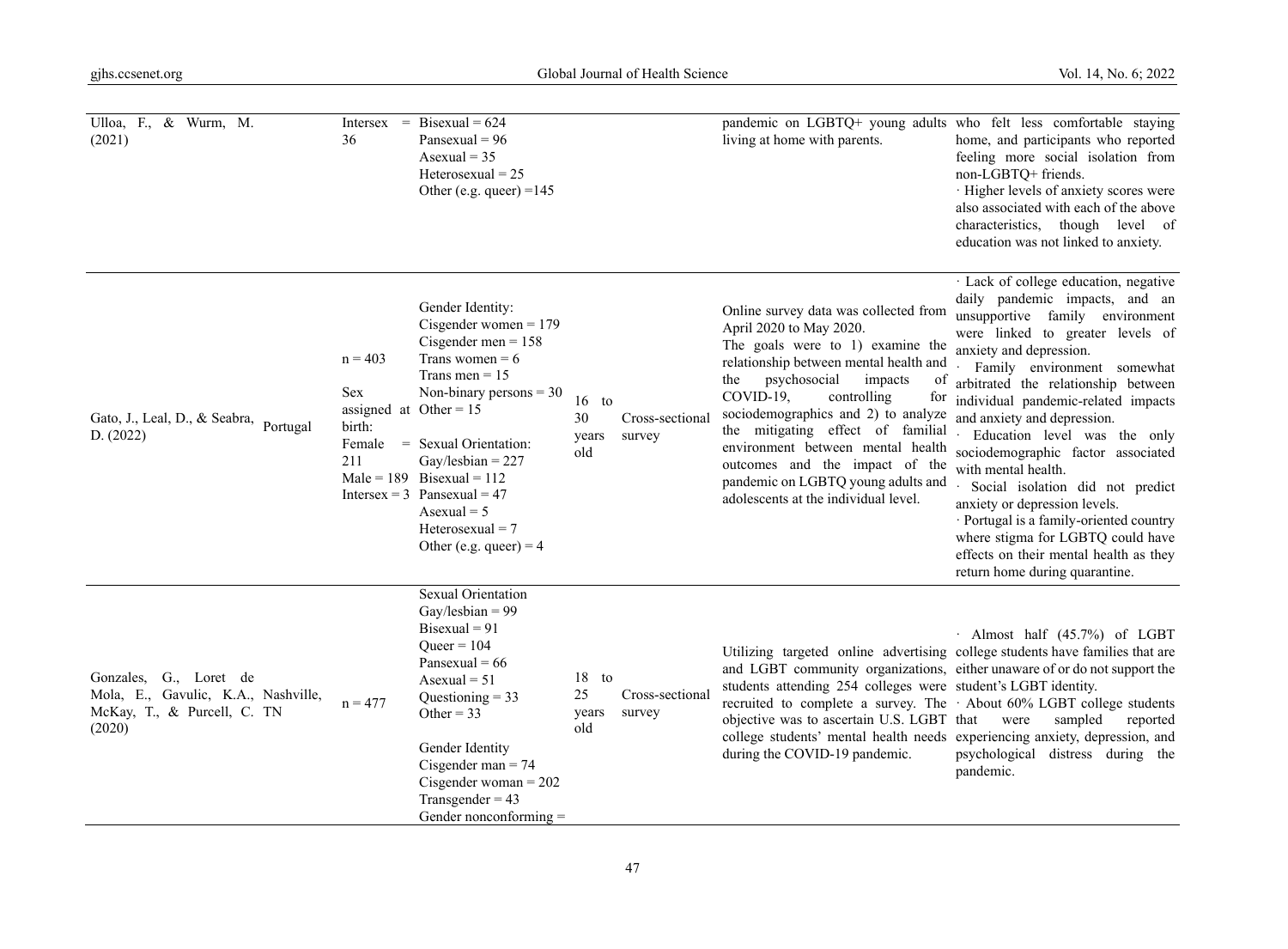|                                                                                                                               |                                |            | 120<br>Other = $38$                                                                                                                                                                                                                                                                                                                           |                                                            |                                   |                                                                                                                                                                                                                                                                                                                                                                                                                                                                                               |                                                                                                                                                                                                                                                                                                         |
|-------------------------------------------------------------------------------------------------------------------------------|--------------------------------|------------|-----------------------------------------------------------------------------------------------------------------------------------------------------------------------------------------------------------------------------------------------------------------------------------------------------------------------------------------------|------------------------------------------------------------|-----------------------------------|-----------------------------------------------------------------------------------------------------------------------------------------------------------------------------------------------------------------------------------------------------------------------------------------------------------------------------------------------------------------------------------------------------------------------------------------------------------------------------------------------|---------------------------------------------------------------------------------------------------------------------------------------------------------------------------------------------------------------------------------------------------------------------------------------------------------|
| Holloway, I.W., Garner, A., Angeles,<br>Tan, D., Miyashita Ochoa, CA<br>A., Santos, G.M., & Howell, San<br>S. (2021)          | Los<br>Francisco,<br><b>CA</b> | $n=10,079$ | Gender Male<br><b>Sexual Orientation</b><br>Gay<br><b>Bisexual</b><br>Other                                                                                                                                                                                                                                                                   | 18<br>$\overline{\phantom{a}}$<br>$34 =$<br>5,596<br>4,483 | Cross-sectional<br>$35+$ = survey | The objective was to determine how social<br>social distancing impacts men who engaging in social distancing also<br>have sex with men.                                                                                                                                                                                                                                                                                                                                                       | Greater feelings of anxiety (aOR $=$<br>1.37) and loneliness ( $aOR = 1.36$ )<br>were reported among those practicing<br>distancing.<br>Participants<br>reported being less content with their<br>present sex life (aOR = $0.76$ ) and<br>experiencing impacts to their sex life<br>$(aOR = 2.95)$ .    |
| Hoyt, L.T., Cohen, A.K., Bronx, NY<br>Dull, B., Maker Castro, E., Stanford,<br>& Yazdani, N. (2020)                           | CA                             | $n = 707$  | Gender<br>Woman = $431$<br>$Man = 243$<br>Nonbinary, genderqueer,<br>or gender nonconforming<br>$= 20$<br>$Transman = 10$<br>Different identity = $3$<br>Sexual orientation<br>Heterosexual or straight old<br>$= 503$<br>$Bisexual = 89$<br>Gay or lesbian = $48$<br>Oueer = $17$<br>Questioning $= 24$<br>Pansexual = $15$<br>Asexual = $8$ | $18$ to<br>22<br>years                                     | Longitudinal<br>cohort study      | The goal of this study was to utilize a college students as they related to<br>diverse sample of U.S. college students mental well-being, particularly with<br>to capture young adults' perceived regard to those with diverse gender<br>stress and anxiety during the identities and sexual orientations.<br>COVID-19 pandemic.                                                                                                                                                              | · All students reported suffering from<br>stress and anxiety, and levels were<br>particularly high in April.<br>· They identified inequities among<br>· When compared to cisgender,<br>heterosexual students, transgender,<br>gender diverse, and sexual minority<br>youths experienced worse outcomes. |
| Jarrett, B.A., Peitzmeier,<br>S.M, Restar, A., Adamson, United<br>T., Howell, S., Baral, S., & States<br>Beckham, S.W. (2020) |                                | $n = 964$  | Self-Reported<br>Transgender<br>Identity 29<br>Transgender man $= 95$<br>Transgender woman $=$ = 487<br>201<br>Non-binary (NB) only = $39$<br>594<br>NB transgender woman = $= 287$<br>17<br>NB transgender man = $7 \quad 49$<br>NB, transgender woman, years<br>and transgender man = $2 \approx 132$                                       | $18$ to<br>years<br>$30$ to<br>years<br>$40$ to            | Cross-sectional<br>survey         | Individuals from 76 countries were (n=320/582) of participants reported<br>surveyed between April 2020 and that access to gender-affirming<br>August 2020. This study analyzed the resources was reduced.<br>influence of the COVID-19 pandemic.<br>and resulting measures to control its reported that their time living as their<br>spread on the mental health, economic gender was reduced.<br>wellbeing, and gender-affirming care<br>of gender diverse individuals around<br>the world. | · As a result of COVID-19, 55.0%<br>38.0% ( $n=327/860$ ) of participants<br>Approximately half of the<br>participants affirmatively screened for<br>depression $(50.4\%, n=442/877)$ and<br>anxiety (45.8%, n=392/856)                                                                                 |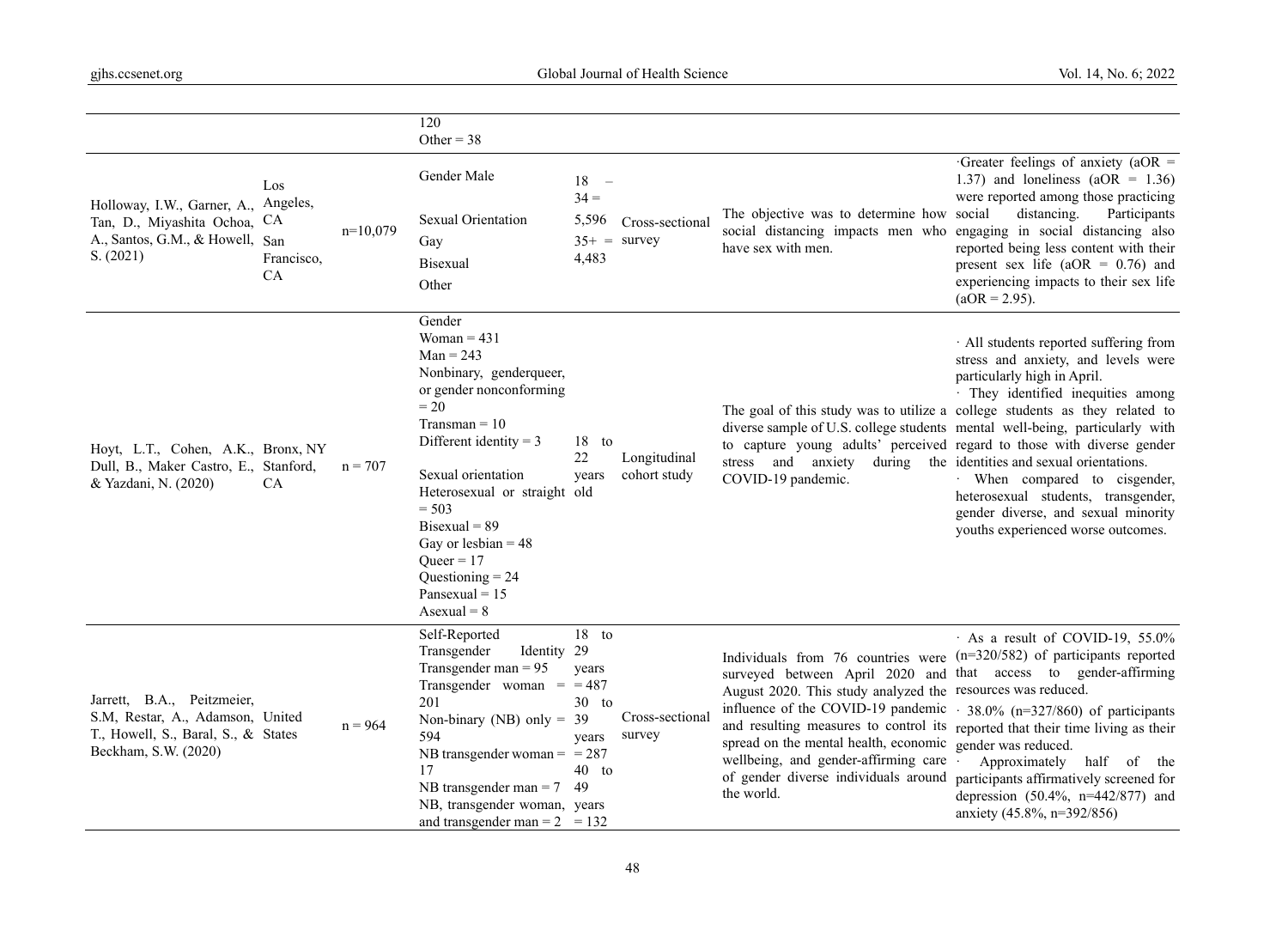|                                                                                                              |                                                                                                                                                           | Transgender man and 50+<br>transgender woman $= 7$<br>Man and woman $=$ 41                                                                          | years<br>$= 58$                |                              |                                                                                                                                                                                                                                                                                                                                                                                  |                                                                                                                                                                                                                                                                                                                                                                               |
|--------------------------------------------------------------------------------------------------------------|-----------------------------------------------------------------------------------------------------------------------------------------------------------|-----------------------------------------------------------------------------------------------------------------------------------------------------|--------------------------------|------------------------------|----------------------------------------------------------------------------------------------------------------------------------------------------------------------------------------------------------------------------------------------------------------------------------------------------------------------------------------------------------------------------------|-------------------------------------------------------------------------------------------------------------------------------------------------------------------------------------------------------------------------------------------------------------------------------------------------------------------------------------------------------------------------------|
| Kamal, K., Li, J.J., Hahm, Boston,<br>H.C., & Liu, C.H. (2021)<br>МA                                         | $n = 981$<br>Non-SGM<br>$= 624:$<br>$Male = 78$<br>Female<br>546<br>Other = $0$<br><b>SGM</b><br>320:<br>$Male = 41$<br>$Female =$<br>239<br>Other = $40$ | <b>SGM</b><br>$=$ Lesbian $=$ 38<br>$\text{Gay} = 33$<br>Bisexual = $140$<br>Asexual = $28$<br>$=$ Questioning $= 22$<br>Self-Identify = $38$       | $18$ to<br>30<br>years<br>old  | Longitudinal<br>cohort study | amassed<br>online<br>survey<br>An<br>socio-demographic data and screened<br>both<br>and<br>mental<br>health<br>for<br>Data<br>COVID-19-related outcomes.<br>collection began on April 13, 2020 and<br>concluded on June 18, 2020.                                                                                                                                                | Depression, PTSD<br>symptoms,<br>COVID-19-related fears, and grief<br>were significantly higher among SGM<br>individuals when compared with non-<br>SGM individuals. This remained the<br>case after controlling for pre-existing<br>health<br>conditions,<br>mental<br>discrimination<br>experienced<br>throughout one's lifetime, and familial<br>supports.                 |
| K.M.,<br>Gordon,<br>Nelson,<br>A.R., John, S.A., Stout, United<br>& Macapagal, K. States<br>C.D.,<br>(2020)  | $n=151$                                                                                                                                                   | Gender<br>Males<br>Sexual orientation<br>$\text{Gay} = 79$<br>$Bisexual = 58$<br>$Heterosexual = 8$<br>Oueer/another<br>sexual<br>orientation $= 5$ | 14<br>17                       | to Cross-sectional<br>survey | An online survey was distributed<br>between March 27, 2020 through May<br>8, 2020, with an overarching goal of<br>exploring how<br>the<br>COVID-19<br>pandemic and initial social distancing<br>mandates affected the sexual health<br>well-being<br>of<br>U.S.-based<br>and<br>adolescent sexual minority males.                                                                | · Most (57%) respondents indicated<br>having COVID-19-related worries.<br>$\cdot$ Nearly all (91%) participants were<br>engaged in physical distancing<br>behaviors.<br>COVID-19 altered family, home,<br>work, and school life.<br>Participants revealed that the<br>pandemic negatively impacted their<br>health<br>and minimized<br>mental<br>socialization opportunities. |
| Salerno, J.P., Shrader, C.H.,<br>United<br>Algarin, A.B., Lee, J.Y., &<br><b>States</b><br>Fish, J.N. (2021) | 509                                                                                                                                                       | cisgender,<br>transgender,<br>non-binary, or queer and<br>bisexual,<br>gay/lesbian,<br>queer, or another sexual<br>identity                         | 18<br>to<br>24<br>years<br>old | Cross-sectional<br>survey    | The goal of this study was to assess if indicated using alcohol at higher<br>the start of the pandemic was linked to feeling less of an identification with<br>increased psychological distress in the LGBTQ community,<br>not there were differences based on sex stress.<br>assigned at birth. Data was collected .<br>via online survey from May to August students,<br>2020. | · Post social distancing participants<br>changes in alcohol consumption since levels, having less hope for the future,<br>and<br>SGM college students and whether or perceiving lower levels of minority<br>Among female SGM college<br>elevated<br>psychological<br>distress was linked with greater levels<br>of alcohol consumption.                                       |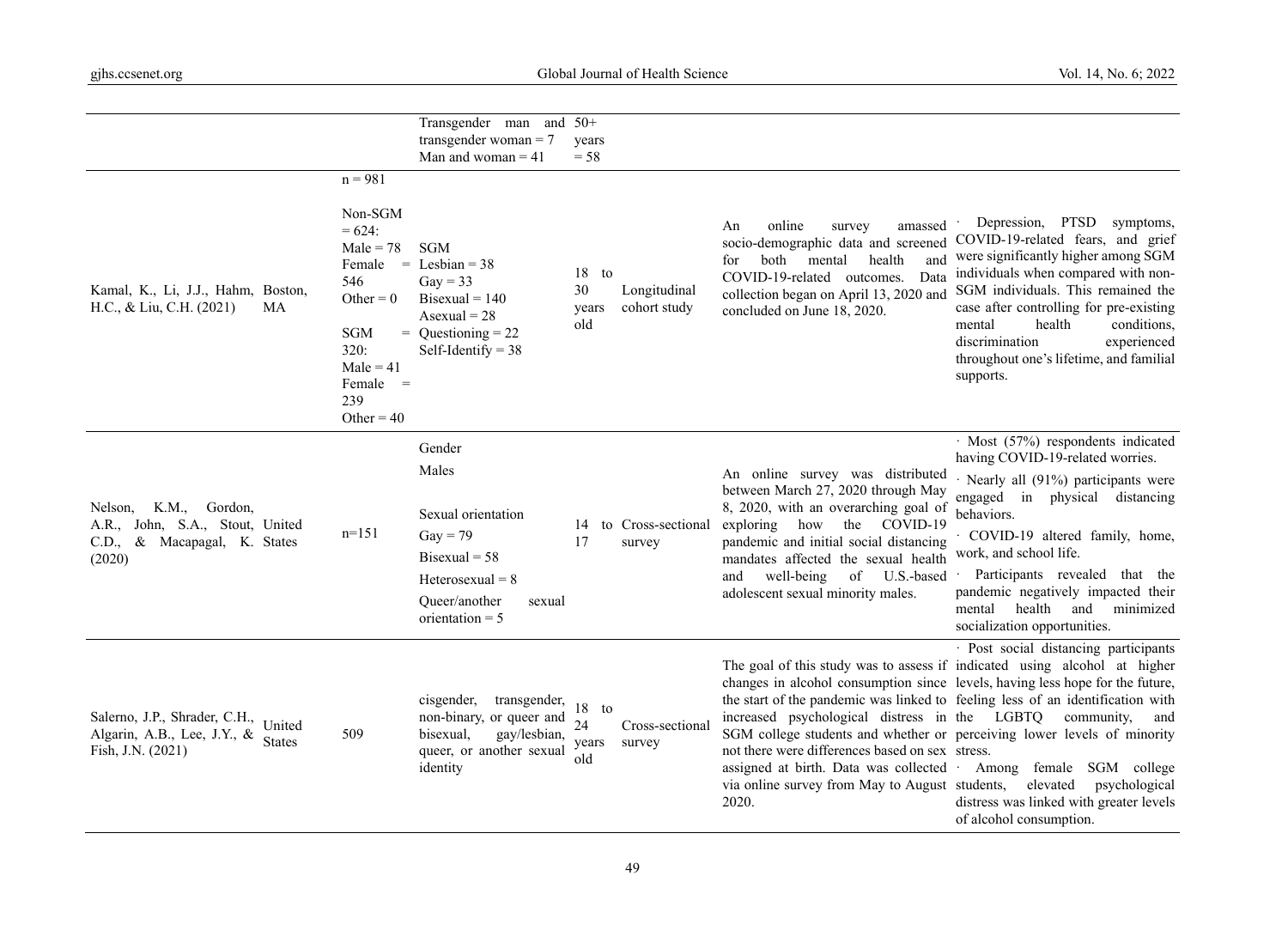| Y.T.,<br>Randolph,<br>Suen,<br>R.C.H., & Wong, E.M.Y. Hong Kong $n = 857$<br>(2020)                            | Bisexual = $55.7\%$<br>Straight = $1.7\%$<br>Pansexual = $12.6\%$<br>Asexual = $7.4\%$<br>Not listed = $3.4\%$<br>Gender<br>Male = $376$<br>Female = $481$<br>Sexual orientation<br>Gay / Lesbian = $524$<br>Bisexual / Pansexual $=$<br>276<br>Others<br>(e.g.,<br>asexual,                    | 16<br>to<br>25<br>$\hspace{1.6cm} = \hspace{1.6cm}$<br>471<br>26<br>to<br>35<br>$=$<br>288<br>$36$ or<br>above<br>$= 98$ | Cross-sectional<br>survey    | In order to assess how COVID-19 had<br>impacted their mental health, LGB criterion.<br>people were surveyed in Hong Kong.                                                                                                                                                                                                                                                   | · Over half of respondents reported<br>moderate<br>to<br>high<br>levels<br>of<br>health-related worries (63.0%).<br>· Over a quarter of the respondents<br>met clinical depression (31.5%) and<br>generalized anxiety disorder (27.9%)<br>· Compared to their peers, respondents<br>aged 16 to<br>25<br>demonstrated<br>significantly elevated<br>levels of<br>depression and anxiety symptoms (F |
|----------------------------------------------------------------------------------------------------------------|-------------------------------------------------------------------------------------------------------------------------------------------------------------------------------------------------------------------------------------------------------------------------------------------------|--------------------------------------------------------------------------------------------------------------------------|------------------------------|-----------------------------------------------------------------------------------------------------------------------------------------------------------------------------------------------------------------------------------------------------------------------------------------------------------------------------------------------------------------------------|---------------------------------------------------------------------------------------------------------------------------------------------------------------------------------------------------------------------------------------------------------------------------------------------------------------------------------------------------------------------------------------------------|
| 1895<br>$n =$<br>Scroggs, B., Love, H.A., & Mont Alto, (pre<br>Torgerson, C. (2020)<br>PA<br>post<br>combined) | Gender (total)<br>Women = $59.8\%$<br>$Man = 21.3%$<br>Gender-queer = $4\%$<br>Gender non-conforming<br>$= 3.9\%$<br>Gender variant = $.5\%$<br>Transgender woman =<br>$2\%$<br>and<br>Transgender man $=$ 4.1%<br>Not listed = $4.5\%$<br>Sexual orientation (total)<br>Gay/Lesbian = $19.1\%$ | 18<br>to<br>29<br>years<br>old                                                                                           | Longitudinal<br>cohort study | Using an online survey that was Post-social distancing participants<br>distributed<br>different sets<br>to<br>respondents both before and after the consumption, lower<br>implementation of social distancing,<br>this study compared the mental health being part of the LGBTQ community,<br>of LGBTQ emerging adults before and<br>during physical distancing guidelines. | of reported higher levels of alcohol<br>levels<br>of<br>connection to and pride surrounding<br>lower levels of optimism for the<br>future, and a lower perception of<br>minority stress.                                                                                                                                                                                                          |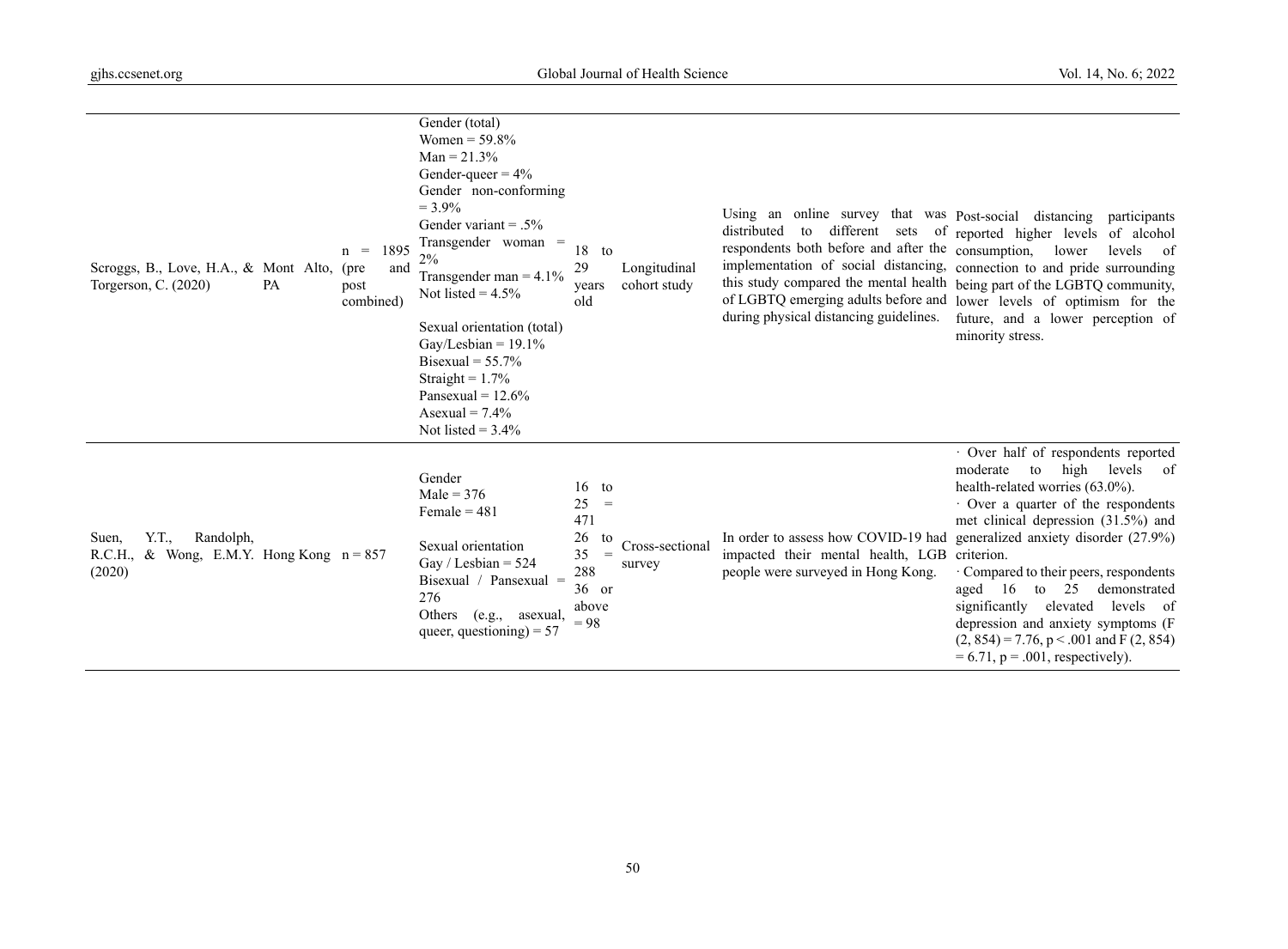# *3.1 Risk Factors Worsened by COVID-19 and the Effects on Mental Health of LGBTQ+ Youth*

## 3.1.1 Individual Level

Eight of the thirteen studies examined the impact of individual level risk factors and found that SGM status, education, income, and pre-existing mental health conditions were associated with worse mental health during the pandemic. In Gato et al.'s (2021) study, less educated participants experienced greater levels of depressive symptoms but not anxiety. Education was also important in Salerno et al.'s (2021) study, in that undergraduate vs. graduate status was correlated with higher psychological distress levels. Holloway et al.'s (2020) results indicated that having a university degree was positively associated with higher anxiety levels, but a college education was protective against loneliness (Holloway et al., 2020).

Financial concerns and employment status were correlated with poor mental health among LGBTQ+ youth during the COVID-19 pandemic. Studies showed that people were worried about losing their incomes and insurance (Hoyt et al., 2021; Jarrett et al., 2020) because of job loss (Gato et al., 2021). These findings were strongest among people with low incomes (Gato et al., 2021; Hoyt et al., 2021; Suen, 2020)

Other studies assessed worry about COVID-19 with a more global view. Several studies showed that fear of COVID-19 and belief that it disrupted their lives were statistically associated with stress and anxiety (Gato et al., 2021; Gonzales et al., 2020; Nelson et al., 2020). Trauma and emotional response to COVID-19 were also evaluated in several studies. Gato et al.'s (2021) depression model suggested that participants who experienced an emotional response to the pandemic reported greater incidence of depressive symptoms, although they were moderate. In Nelson et al.'s (2020) study, 57% of participants reported being "worried at least somewhat" about COVID-19, while Gonzales et al. (2020) found that those who were concerned about COVID-19 were 1.84 times as likely to experience mental distress and depression compared to those who were unconcerned (Gonzales et al., 2020). LGBTQ+ students also reported the highest rates of being diagnosed with COVID-19 (Fruehwirth et al., 2021). Gonzales et al. (2020) took a similar approach in assessing fear and found that most LGBTQ+ college students reported that COVID-19 had markedly disrupted their lives. Those experiencing "a great deal" of disruption were over twice as likely to experience recurrent mental distress and anxiety as opposed to those whose lives were disrupted less (Gonzales et al., 2020).

Pre-existing physical and mental health conditions also produced interesting findings. Holloway at al.'s (2020) study showed that pre-pandemic suicidality was associated with greater amounts of anxiety and loneliness. Kamal et al.'s (2021) study showed that a previous mental health diagnosis was a significant predictor for all mental health outcomes during the pandemic, including anxiety, PTSD, and depression.

Kamal et al. (2021) assessed sexual minority status and determined that, while being an SGM person was not a predictor of anxiety, it was a predictor of both PTSD and depression symptoms. After accounting for pre-existing mental health disorders, lifetime discrimination, and family support, SGM identity was a predictor of grief and worry related to COVID-19 (Kamal et al., 2021). Salerno et al. (2021) showed that those who identified as genderqueer or transgender exhibited higher psychological distress compared with those who identified as cisgender.

## 3.1.2 Relationship Level

Seven of the thirteen studies evaluated the impact of relationship level factors on the mental health of SGM youth during the pandemic and found that reduced socialization with friends and having to return home to unsupportive families had a negative impact on mental health outcomes. Thirty-five percent of participants in Nelson et al.'s (2020) study reported that COVID-19 had drastically reduced their ability to socialize, which was detrimental to their mental health (e.g. increased anxiety, depression, stress). The majority of participants in Suen et al.'s (2020) study also indicated that they had reduced social contact with friends since the COVID-19 pandemic, which was also associated with higher levels of depressive symptoms.

LGBTQ+ youth who lived with their parents had higher anxiety levels (Gato et al., 2020). Studies also found that LGBTQ+ students were more likely to experience mental distress if they had unsupportive families compared with students with supportive families (Gonzales et al., 2020; Hoyt, et al., 2020; Kamal, et al., 2021). Alternatively, being in a relationship and cohabitating with a partner were protective against loneliness, with participants who were in a relationship reporting lower levels of depression and anxiety symptoms (Holloway et al., 2020; Suen et al., 2020).

## 3.1.3 Community Level

Three of the thirteen studies examined community level factors and found the most impactful risk for poor mental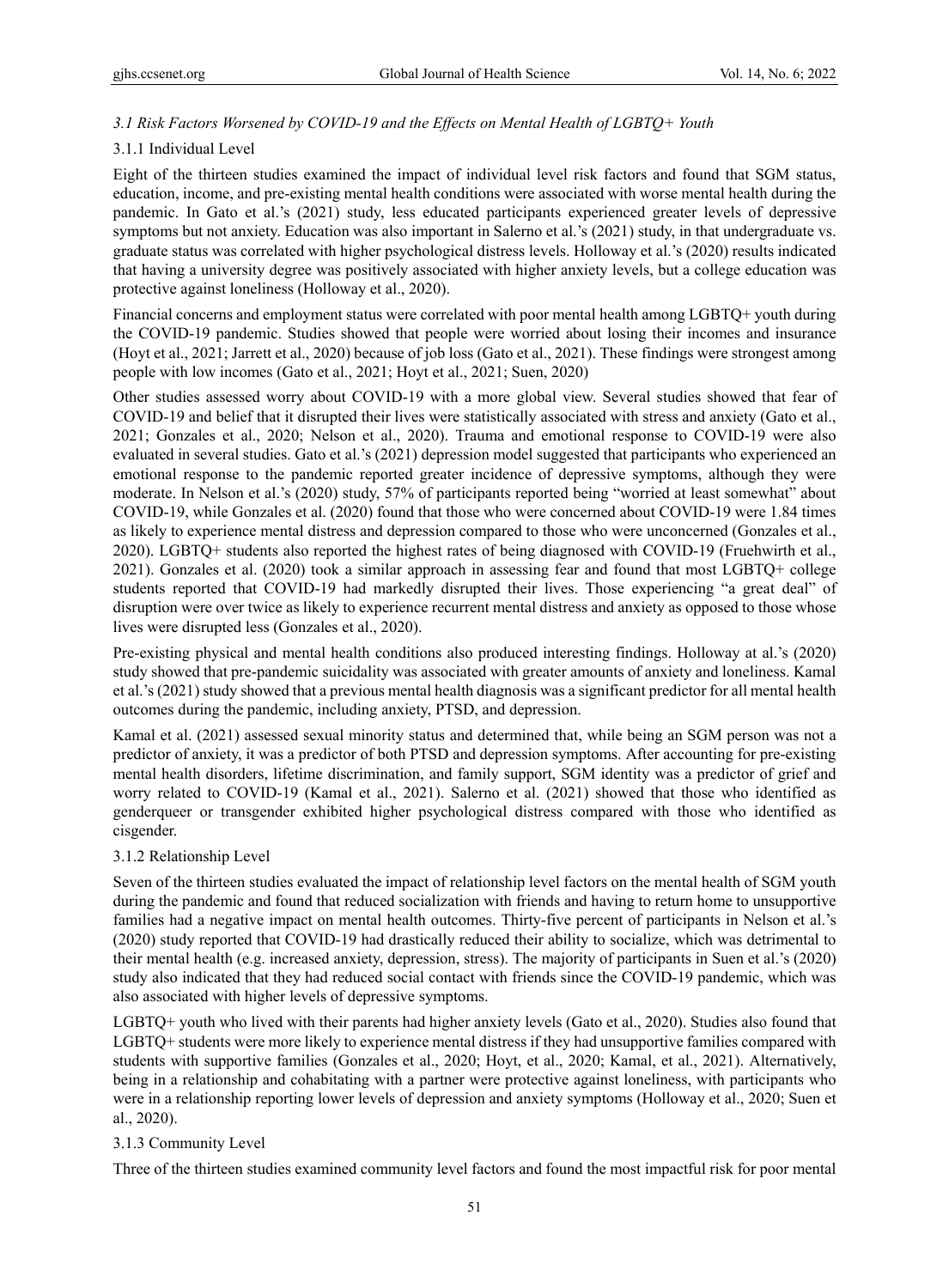health were changes in school experiences. Many participants indicated that the pandemic had altered their school experience, limiting their access to technology and quiet work and study spaces (Hoyt et al., 2020). Some were also anxious about when school and extracurricular activities would resume, with LGBTQ+ youth suffering from increased mental health issues (e.g. stress, anxiety, depression) due to loss of access to community-based support and youth organizations (Fish, 2020; Fish et al., 2021).

#### 3.1.4 Societal Level

Seven studies considered COVID-19 social distancing policies and reduced access to care as mental health-related risk factors. Despite controlling for pre-pandemic social isolation, participants reported feelings of boredom, isolation, and being "stir crazy," which resulted in higher levels of depression and anxiety (Fish et al., 2020; Fruehwirth et al., 2021). Further, mental health counseling and therapy was the service most often reported to be affected, with LGBT college students reporting a loss of access to mental health care as a result of quarantine (Gonzales et al., 2020; Jarrett at al., 2020). In one study, participants indicated a lack of access to gender-affirming care due to the pandemic (e.g. hormone therapy, surgical aftercare, mental health counseling and therapy, cosmetic supplies, and body modifiers), and this was associated with depression, suicide ideation, depression, and anxiety (Jarrett et al., 2020).

## **4. Discussion**

LGBTQ+ youth face a myriad of challenges that impact their mental health, notwithstanding the effects of the COVID-19 pandemic. This review found that socioeconomic status is an important covariate for LGBTQ+ youth mental health outcomes: the lower a person's socioeconomic status, the higher their risk for mental illness (Drake et al., 2021; Hudson, 2005). This is problematic because LGBTQ+ persons are more vulnerable to conditions of financial insecurity, with 22% living in poverty (The Williams Institute, 2020). Public health interventions that address the upstream issues associate with poverty and a lower socioeconomic status for SGM people are needed as well as those that address discrimination based on sexual orientation and/or gender identity.

An interesting finding in this review was that worrying about the pandemic and experiencing life disruptions were linked to increased depression and anxiety among participants. COVID-19 has led to a marked increase in anxiety, depression, and trauma- and stress-related disorders like PTSD for the general population, and LGBTQ+ youth are disproportionately impacted (Dawson et al., 2021; Tucker & Czapla, 2021).

As the COVID-19 lockdown took effect, many LGBTQ+ youth left schools and returned home to isolate with unsupportive families which was more often cited in studies with a younger target group. The most striking factor found in this review was that LGBTQ+ youth who returned home to unsupportive families were at an increased risk for developing or exacerbating their depression and/or anxiety symptoms, with many LGBTQ+ youth experiencing added stress due to caretaking and financial responsibilities (Gonzales et al., 2020; Hoyt, et al., 2020; Kamal, et al., 2021). This review suggests that family conflict and added responsibilities without means of community or familial support could further potentiate negative mental health consequences for LGBTQ+ youth. Safe havens for LGBTQ+ youth to reside during times when they otherwise would have to live with unsupportive families could be a strategy to employ. Resources for parents to better understand how to relate with and support the LGBTQ+ children may also help reduce this risk factor.

This review found that participants' school experiences drastically changed after being forced into distance learning. Twenty percent of college students whose classes were moved online during the pandemic struggled to find quiet places to study and reliable internet connectivity (Miller, 2021). In addition to a loss of quite spaces, LGBTQ+ youth experienced a loss of safe spaces. Many schools provide services for LGBTQ+ youth and their families, such as integrating services, clubs, support groups, affirming services, and access to healthcare (Poirier et al., 2008). In addition to schools, many LGBTQ+ clubs, centers, health facilities, and other physical spaces were closed during the pandemic. For many LGBTQ+ youth, these are the main sources of social support, and without these services, the mental health statuses of many LGBTQ+ youth declined during distance learning (Venkatraman, 2020). During a time when social distancing was important to reduce the spread of an infectious disease, establishing virtual safe spaces is vital.

Social distancing policies led to feelings of seclusion for many study participants. The resulting social isolation from loss of routine and social interaction was detrimental to the mental health of LGBTQ+ youth, who spent more time ruminating; these effects were especially pronounced in participants with pre-existing mental health concerns (Salerno et al., 2020). Further, this review found that a lack of access to gender-affirming care created serious impacts on mental health. It is well-known that a lack of access to healthcare and mental healthcare services exacerbate existing mental health conditions (National Collaborating Centre for Mental Health, 2011). As many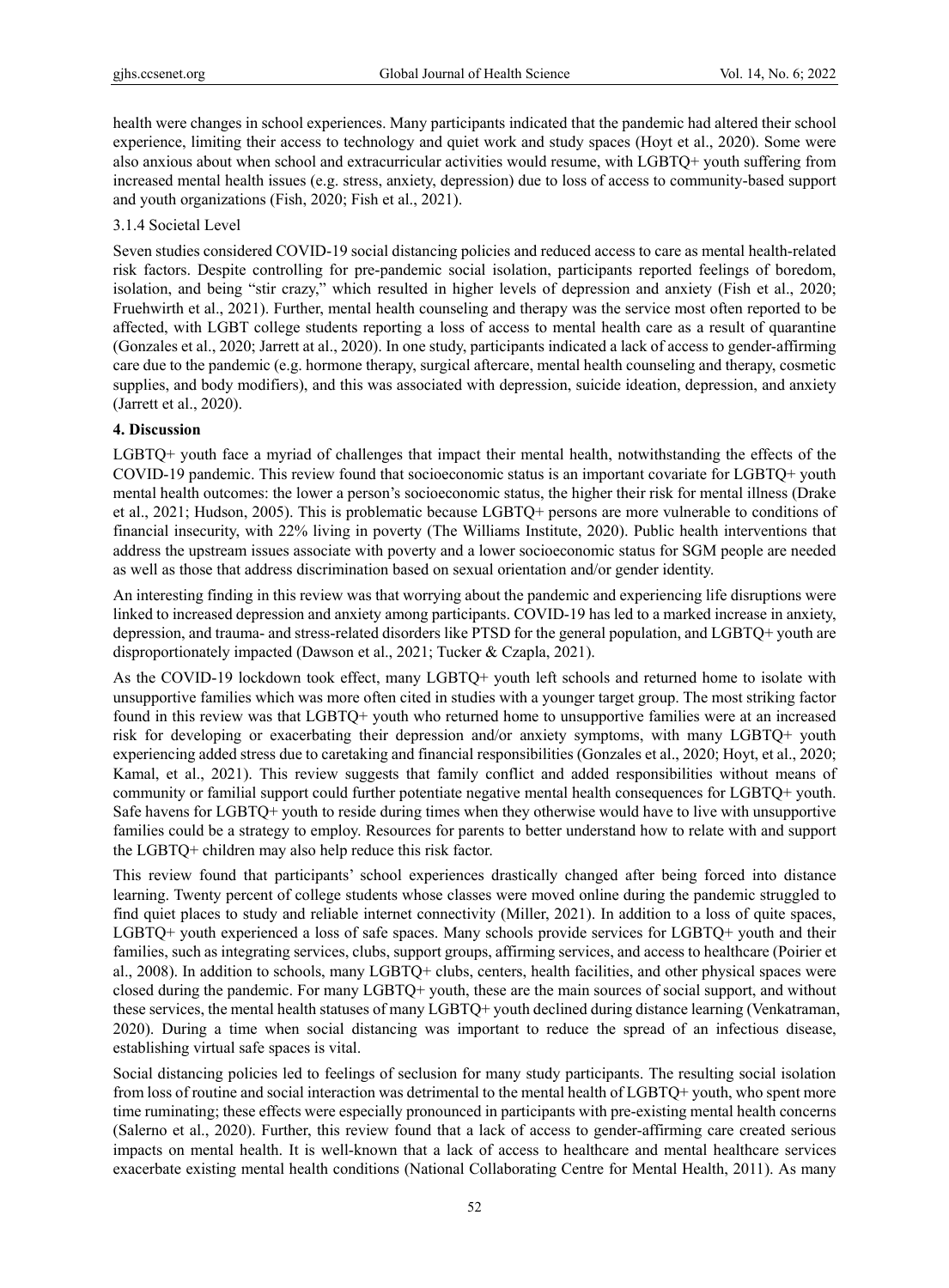gender-affirming services are considered "elective," a lack of access to these so-called non-essential resources created a unique pressure on the LGBTQ+ community, specifically non-binary and transgender individuals (Kuzon, 2018). All health care is essential and research shows that gender affirming care can be life saving for transgender youth (Tordoff et al., 2022). It is important that continuity of care is maintained, even if only through telehealth or virtual appointments (Apple et al., 2022).

#### *4.1 Limitations*

This review has limitations. Some articles were not available through the university library system, and these articles may have included relevant information about the impact of COVID-19 on the mental health of LGBTQ+ youth. In addition, because this systematic review excluded non-English articles, relevant information in other languages may not have been captured. Finally, each study had its own internal limitations and biases that were listed by their respective authors. Despite possible limitations, these studies provided valuable insight into the experience of LGBTQ+ youth during the COVID-19 pandemic.

#### *4.2 Conclusion*

LGBTQ+ youth can benefit from resources which allow them to stay connected to peers, friends, community resources, the LGBTQ+ community, and supportive educational environments during periods of forced isolation. Mental health resources are vital for this group, as the COVID-19 pandemic exacerbated many mental health risk factors among this demographic. As a minority group, LGBTQ+ youth are at a greater risk for discrimination in their work environments, daily lives, health care settings, and family situations, which directly affects coping abilities during the pandemic. Programs exist to aid with LGBTQ+ inclusion including gender-sensitivity training for healthcare provider, support for families of LGBTQ+ youth, and school initiatives such as Gay-Straight Alliance clubs. To alleviate the negative mental health effects of the pandemic on a vulnerable minority population, it is crucial that programs, services, and support mechanisms continue for LGBTQ+ youth amidst a global health crisis such as the COVID-19 pandemic.

#### **Competing Interests Statement**

The authors declare that there are no competing or potential conflicts of interest.

#### **References**

- American Psychiatric Association. (2017). *Mental Health Disparities: LGBTQ*. Psychiatry. Retrieved from https://www.psychiatry.org/File%20Library/Psychiatrists/Cultural-Competency/Mental-Health-Disparities/ Mental-Health-Facts-for-LGBTQ.pdf
- American Journal of Managed Care (AJMC). (2021, January 1). *A timeline of COVID-19 developments in 2020*. Retrieved from https://www.ajmc.com/view/a-timeline-of-covid19-developments-in-2020
- Apple, D. E., Lett, E., Wood, S., Freeman Baber, K., Chuo, J., Schwartz, L. A., ... & Dowshen, N. (2022). Acceptability of telehealth for gender-affirming care in transgender and gender diverse youth and their caregivers. *Transgender Health*, 7(2), 159-164.
- Cauberghe, V., Van Wesenbeeck, I., De Jans, S., Hudders, L., & Ponnet, K. (2020). How Adolescents Use Social Media to Cope with Feelings of Loneliness and Anxiety During COVID-19 Lockdown. *Cyberpsychology, Behavior, and Social Networking, 00*(00), 1-8. https://doi.org/10.1089/cyber.2020.0478
- Centers for Disease Control and Prevention (CDC). (2020a, February 11). *COVID-19 and your health. Centers for Disease Control and Prevention*. Retrieved from https://www.cdc.gov/coronavirus/2019-ncov/prevent-getting-sick/social-distancing.html
- Centers for Disease Control and Prevention (CDC). (2020b, February 11). *COVID-19 and your health. Centers for Disease Control and Preventio*n. Retrieved from https://www.cdc.gov/coronavirus/2019-ncov/your-health/need-to-know.html
- Centers for Disease Control and Prevention (CDC). (2019, December 20). *Health disparities among LGBTQ youth. Centers for Disease Control and Prevention*. Retrieved from https://www.cdc.gov/healthyyouth/disparities/health-disparities-among-lgbtq-youth.htm
- Centers for Disease Control and Prevention. Sexual violence prevention: Beginning the dialogue. Atlanta, GA: Centers for Disease Control and Prevention; 2004. Retrieved from https://www.cdc.gov/violenceprevention/pdf/SVPrevention-a.pdf
- Coughenour, C., Gakh, M., Pharr, J. R., Bungum, T., & Jalene, S. (2021). Changes in depression and physical activity among college students on a diverse campus after a COVID-19 stay-at-home order. *Journal of*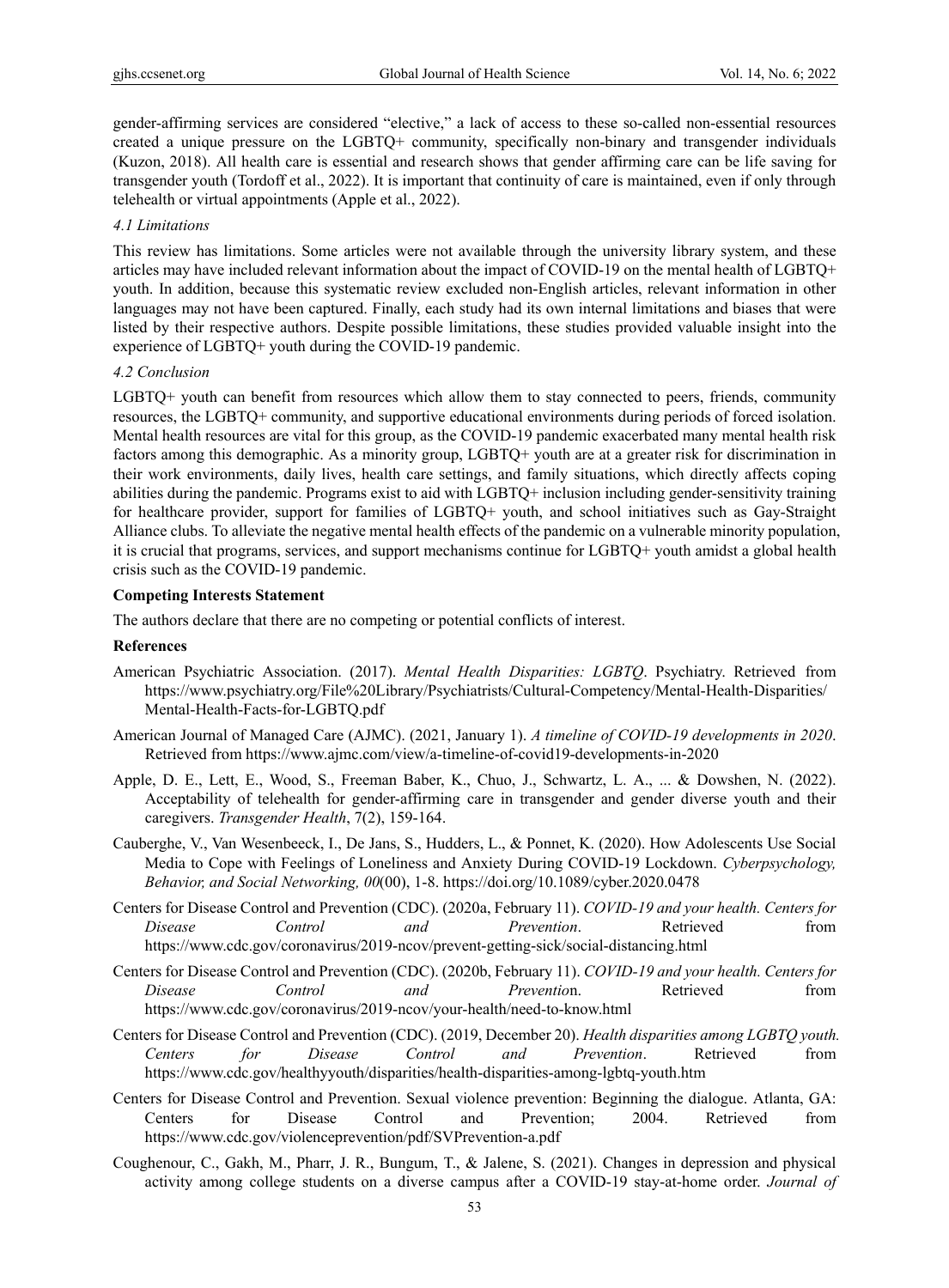*Community Health*, *46*(4), 758-766. https://doi.org/10.1007/s10900-020-00918-5

- Czeisler, M. É., Lane, R. I., Petrosky, E., Wiley, J. F., Christensen, A., Njai, R., ... & Rajaratnam, S. M. (2020). Mental health, substance use, and suicidal ideation during the COVID-19 pandemic—United States, June 24– 30, 2020. *Morbidity and Mortality Weekly Report*, *69*(32), 1049. https://doi.org/10.15585/mmwr.mm6932a1
- D'augelli, A. R., Grossman, A. H., & Starks, M. T. (2008). Families of gay, lesbian, and bisexual youth: What do parents and siblings know and how do they react?. *Journal of GLBT Family Studies*, *4*(1), 95-115. https://doi.org/10.1080/15504280802084506
- Dawson, L., Kirzinger, A., & Kates, J. (2021). The impact of the COVID-19 pandemic on LGBT people. *San Francisco, CA: The Kaiser Family Foundation*. Retrieved from https://www.kff.org/coronavirus-covid-19/poll-finding/the-impact-of-the-covid-19-pandemic-on-lgbt-peopl e/
- Drake, R. E., Sederer, L. I., Becker, D. R., & Bond, G. R. (2021). Covid-19, unemployment, and behavioral health conditions: The need for supported employment. *Administration and Policy in Mental Health and Mental Health Services Research*, *48*(3), 388-392. https://doi.org/10.1007/s10488-021-01130-w
- Edwards, E., Janney, C. A., Mancuso, A., Rollings, H., VanDenToorn, A., DeYoung, M., ... & Eastburg, M. (2020). Preparing for the behavioral health impact of COVID-19 in Michigan. *Current Psychiatry Reports*, *22*(12), 1-19. https://doi.org/10.1007/s11920-020-01210-y
- Fegert, J. M., Vitiello, B., Plener, P. L., & Clemens, V. (2020). Challenges and burden of the Coronavirus 2019 (COVID-19) pandemic for child and adolescent mental health: A narrative review to highlight clinical and research needs in the acute phase and the long return to normality. *Child and Adolescent Psychiatry and Mental Health*, *14*(1), 1-11. https://doi.org/10.1186/s13034-020-00329-3
- Fish, J. N. (2020). Future directions in understanding and addressing mental health among LGBTQ youth. *Journal of Clinical Child & Adolescent Psychology*, *49*(6), 943-956. https://doi.org/10.1080/15374416.2020.1815207
- Fish, J. N., McInroy, L. B., Paceley, M. S., Williams, N. D., Henderson, S., Levine, D. S., & Edsall, R. N. (2020). "I'm kinda stuck at home with unsupportive parents right now": LGBTQ youths' experiences with COVID-19 and the importance of online support. *Journal of Adolescent Health*, *67*(3), 450-452. https://doi.org/10.1016/j.jadohealth.2020.06.002
- Fruehwirth, J. C., Biswas, S., & Perreira, K. M. (2021). The Covid-19 pandemic and mental health of first-year college students: Examining the effect of Covid-19 stressors using longitudinal data. *PloS One*, *16*(3), e0247999. https://doi.org/10.1371/journal.pone.0247999
- Gato, J., Barrientos, J., Tasker, F., Miscioscia, M., Cerqueira-Santos, E., Malmquist, A., ... & Wurm, M. (2021). Psychosocial effects of the COVID-19 pandemic and mental health among LGBTQ+ young adults: a cross-cultural comparison across six nations. *Journal of Homosexuality*, *68*(4), 612-630. https://doi.org/10.1080/00918369.2020.1868186
- Gato, J., Leal, D., & Seabra, D. (2020). When home is not a safe haven: Effects of the COVID-19 pandemic on LGBTQ adolescents and young adults in Portugal. *Psicologia. Revista da Associação Portuguesa de Psicologia*, *34*(2), 89-100. https://doi.org/10.17575/psicologia.v34i2.1667
- Gonzales, G., de Mola, E. L., Gavulic, K. A., McKay, T., & Purcell, C. (2020). Mental health needs among lesbian, gay, bisexual, and transgender college students during the COVID-19 pandemic. *Journal of Adolescent Health*, *67*(5), 645-648. https://doi.org/10.1016/j.jadohealth.2020.08.006
- Hatzenbuehler, M. L., & Pachankis, J. E. (2016). Stigma and minority stress as social determinants of health among lesbian, gay, bisexual, and transgender youth: Research evidence and clinical implications. *Pediatric Clinics*, *63*(6), 985-997. https://doi.org/10.1016/j.pcl.2016.07.003
- Herta, D. C. (2020). Suicide risk during the COVID-19 pandemic. Psihiatru.Ro, 4(63), 12. https://doi.org/10.26416/psih.63.4.2020.3954
- Holloway, I. W., Garner, A., Tan, D., Ochoa, A. M., Santos, G. M., & Howell, S. (2021). Associations Between Physical Distancing and Mental Health, Sexual Health and Technology Use Among Gay, Bisexual and Other Men Who Have Sex With Men During the COVID-19 Pandemic. *Journal of Homosexuality, 68*(4), 692-708. https://doi.org/10.1080/00918369.2020.1868191
- Hoyt, L. T., Cohen, A. K., Dull, B., Castro, E. M., & Yazdani, N. (2021). "Constant stress has become the new normal": stress and anxiety inequalities among US college students in the time of COVID-19. *Journal of*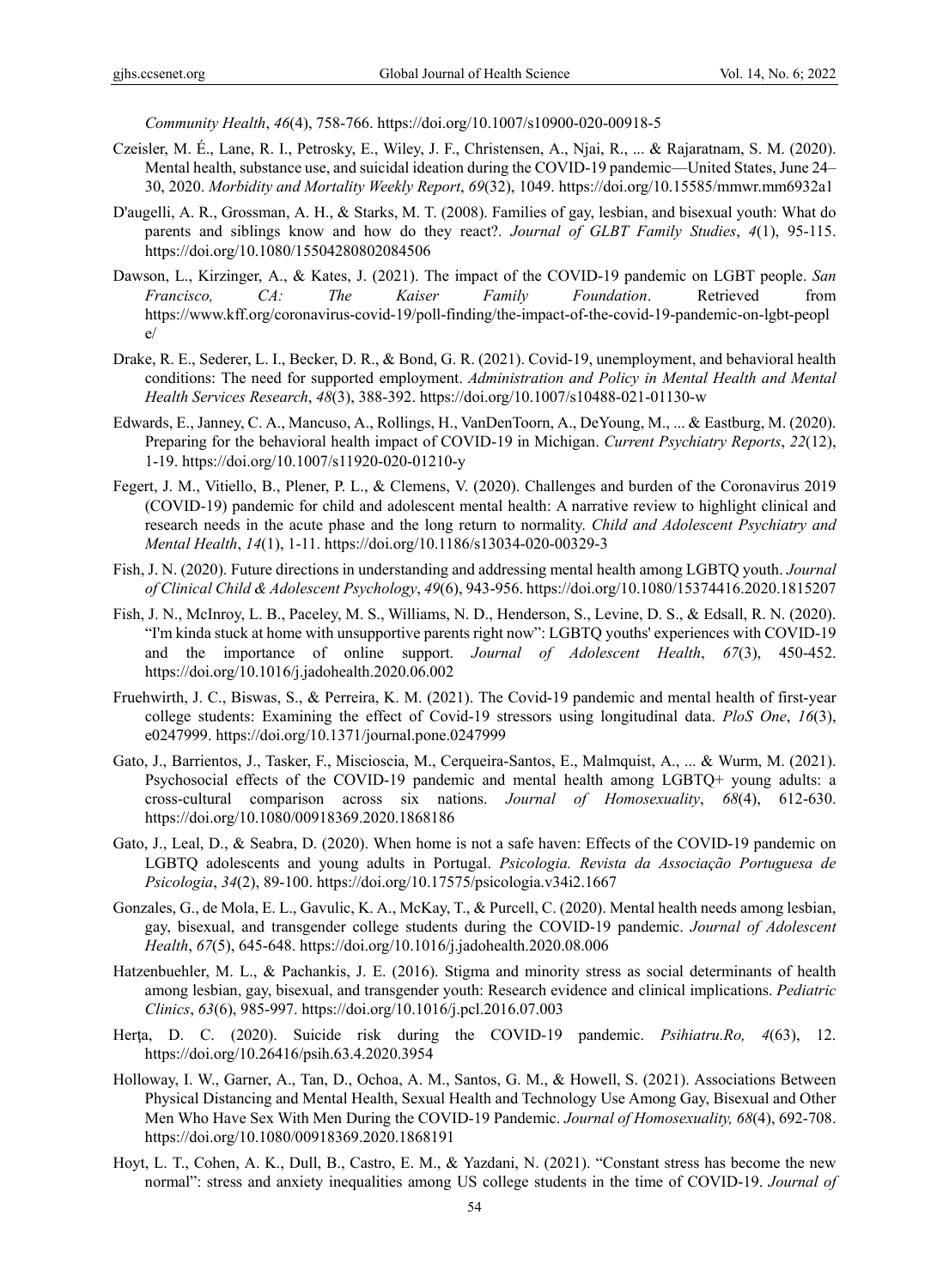*Adolescent Health*, *68*(2), 270-276. https://doi.org/10.1016/j.jadohealth.2020.10.030

- Hudson, C. G. (2005). Socioeconomic status and mental illness: tests of the social causation and selection hypotheses. *American journal of Orthopsychiatry*, *75*(1), 3-18. https://doi.org/10.1037/0002-9432.75.1.3
- Jarrett, B. A., Peitzmeier, S. M., Restar, A., Adamson, T., Howell, S., Baral, S., & Beckham, S. W. (2020). Gender-affirming care, mental health, and economic stability in the time of COVID-19: a global cross-sectional study of transgender and non-binary people. *PLoS One, 16*(7), 1-17. https://doi.org/10.1101/2020.11.02.20224709
- Johnson, S. S., Czeisler, M. É., Howard, M. E., Rajaratnam, S. M., Sumner, J. A., Koenen, K. C., ... & Mendell, G. (2021). Knowing Well, Being Well: well-being born of understanding: Addressing Mental Health and Substance Use Disorders Amid and Beyond the COVID-19 Pandemic. *American Journal of Health Promotion*, *35*(2), 299-319. https://doi.org/10.1177/0890117120983982
- Jones, J. M. (2021, November 20). *LGBT identification rises to 5.6% in latest U.S. estimate*. Gallup. Retrieved March 10, 2022, from https://news.gallup.com/poll/329708/lgbt-identification-rises-latest-estimate.aspx
- Kamal, K., Li, J. J., Hahm, H. C., & Liu, C. H. (2021). Psychiatric impacts of the COVID-19 global pandemic on U.S. sexual and gender minority young adults. *Psychiatry Research, 299*, 113855. https://doi.org/10.1016/j.psychres.2021.113855
- Kuzon, W. M. (2018, April 1). Exclusion of Medically Necessary Gender-Affirming Surgery for America's Armed Services Veterans. Journal of Ethics | American Medical Association. Retrieved from https://journalofethics.ama-assn.org/article/exclusion-medically-necessary-gender-affirming-surgery-americ as-armed-services-veterans/2018-04
- Meyer. (1995). Minority stress and mental health in gay men. *Journal of Health and Social Behavior, 36*(1), 38-56. https://doi.org/10.2307/2137286
- Meyer. (2003). Prejudice, social stress, and mental health in lesbian, gay, and bisexual populations. *Psychological Bulletin, 129*(5), 674-697. https://doi.org/10.1037/0033-2909.129.5.674
- Miller, C. (2021, March 15). Online Education Statistics. *EducationData*. https://educationdata.org/online-education-statistics
- Moher, D. (2009). Preferred Reporting Items for Systematic Reviews and Meta-Analyses: The PRISMA Statement. *Annals of Internal Medicine, 151*(4), 264. https://doi.org/10.7326/0003-4819-151-4-200908180-00135
- National Collaborating Centre for Mental Health (UK). (2011) Common mental health disorders: Identification and pathways to care. Leicester (UK): British Psychological Society. (NICE Clinical Guidelines, No. 123.) 4, ACCESS TO HEALTHCARE https://www.ncbi.nlm.nih.gov/books/NBK92265/
- National Collaborating Centre for Methods and Tools (NCCMT). (2021). Quality assessment tool for quantitative studies. Resource Details | National Collaborating Centre for Methods and Tools. https://www.nccmt.ca/knowledge-repositories/search/14
- Nelson, K. M., Gordon, A. R., John, S. A., Stout, C. D., & Macapagal, K. (2020). "Physical Sex Is Over for Now": Impact of COVID-19 on the Well-Being and Sexual Health of Adolescent Sexual Minority Males in the U.S. *Journal of Adolescent Health, 67*(6), 756-762. https://doi.org/10.1016/j.jadohealth.2020.08.027
- Pedrosa, A. L., Bitencourt, L., Fróes, A. C. F., Cazumbá, M. L. B., Campos, R. G. B., de Brito, S. B. C. S., & Simões e Silva, A. C. (2020). Emotional, Behavioral, and Psychological Impact of the COVID-19 Pandemic. *Frontiers in Psychology, 11*, 1. https://doi.org/10.3389/fpsyg.2020.566212
- Poirier, J. M., Francis, K. B., Fisher, S. K., Williams Washington, K., Goode, T. D., & Jackson, V. H. (2008). Practice Brief 1: Providing Services and Supports for Youth Who Are Lesbian, Gay, Bisexual, Transgender, Questioning, Intersex, or Two-Spirit. Washington, DC: National Center for Cultural Competence, Georgetown University Center for Child and Human Development.
- PRISMA. (2015). PRISMA. Prisma Transparent Reporting of Systematic Reviews and Meta-Analyses. http://www.prisma-statement.org/
- Russell, S. T., Toomey, R. B., Ryan, C., & Diaz, R. M. (2014). Being out at school: The implications for school victimization and young adult adjustment. *American Journal of Orthopsychiatry, 84*(6), 635-643. https://doi.org/10.1037/ort0000037
- Salerno, J. P., Williams, N. D., & Gattamorta, K. A. (2020). LGBTQ populations: Psychologically vulnerable